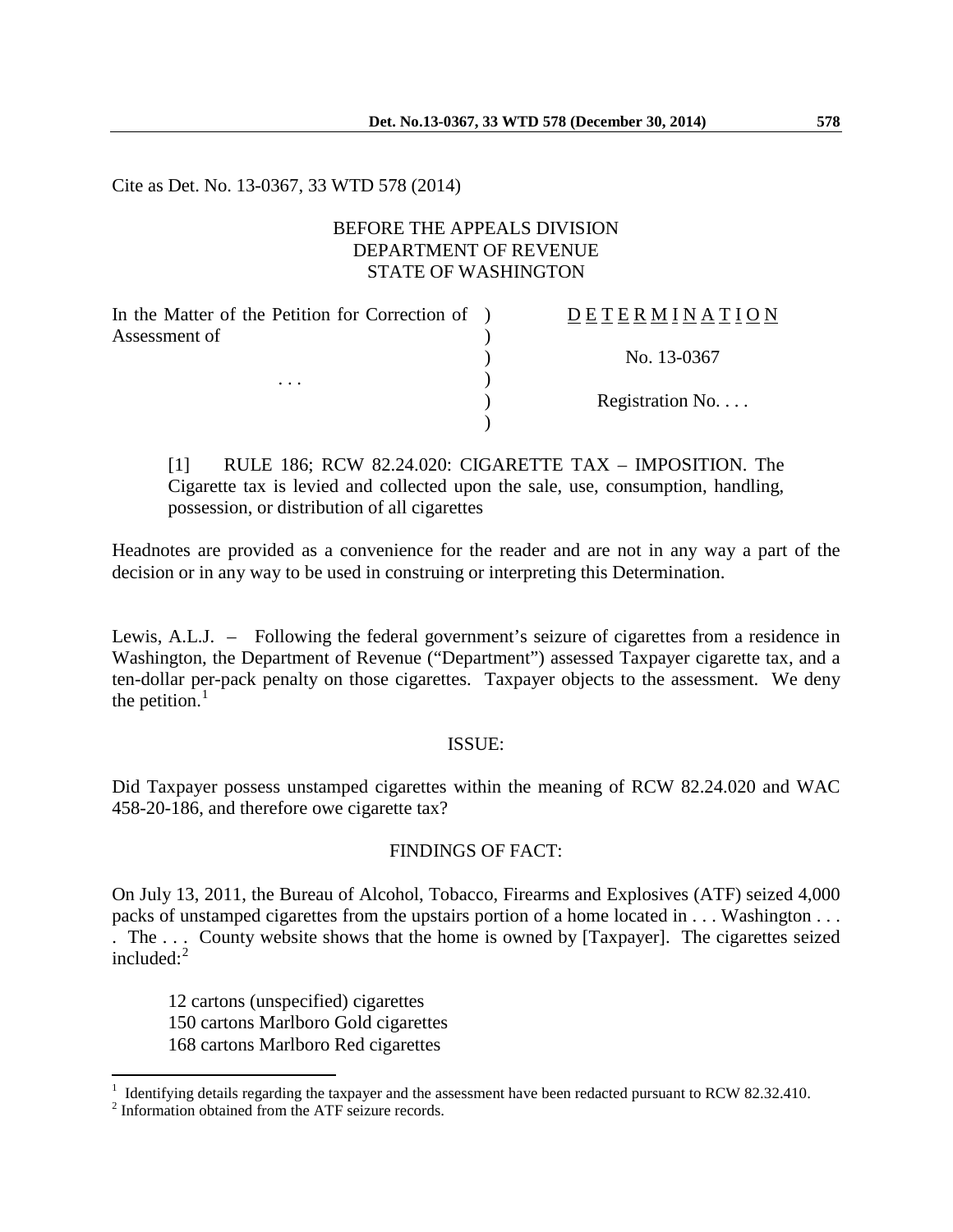19 cartons Marlboro Black cigarettes 45 cartons Marlboro Light cigarettes 7 cartons 555 cigarettes

[The seizure also] included . . . cash, financial/bank records, and cellular phone records.

Based on the ATF Evidence Log, the Department's Audit Division issued an audit report for the period July 1, 2011 through September 30, 2011. On October 10, 2012 the Department issued a \$... assessment against [Taxpayer].<sup>[3](#page-1-0)</sup>

On December 11, 2012, Taxpayer filed a petition protesting the assessment. Taxpayer's petition challenged the assessment based on the facts that:

- Investigation of the case is ongoing;
- The auditor did not provide taxpayer with copies of the information on which the assessment was based and disputes that there were over 4,000 packs of cigarettes;
- The auditor did not interview the taxpayer before issuing the assessment and thus [Taxpayer] had no opportunity to challenge the basis of the assessment;
- Two other families lived with Taxpayer and that it does not appear the Department considered that a portion of the cigarettes may have belonged to the other families; and,
- Taxpayer does not smoke cigarettes.

## ANALYSIS

RCW 82.24.020 imposes a cigarette tax at a specified rate per cigarette:

(1) There is levied and collected as provided in this chapter, a tax upon the sale, use, consumption, handling, possession, or distribution of all cigarettes, in an amount equal to 12.125 cents per cigarette.

\* \* \*

(3) For purposes of this chapter, "possession" means both (a) physical possession by the purchaser and, (b) when cigarettes are being transported to or held for the purchaser or his or her designee by a person other than the purchaser, constructive possession by the purchaser or his or her designee, which constructive possession is deemed to occur at the location of the cigarettes being so transported or held.

RCW 82.24.020 (emphasis added). WAC 458-20-186 ("Rule 186") provides:

(101) **In general**. The Washington cigarette tax is due and payable by the first person who sells, uses, consumes, handles, possesses, or distributes the cigarettes in this state.

 $\overline{a}$ 

<span id="page-1-0"></span><sup>&</sup>lt;sup>3</sup> The assessment consisted of \$... in cigarette tax, \$... penalty, and \$... interest.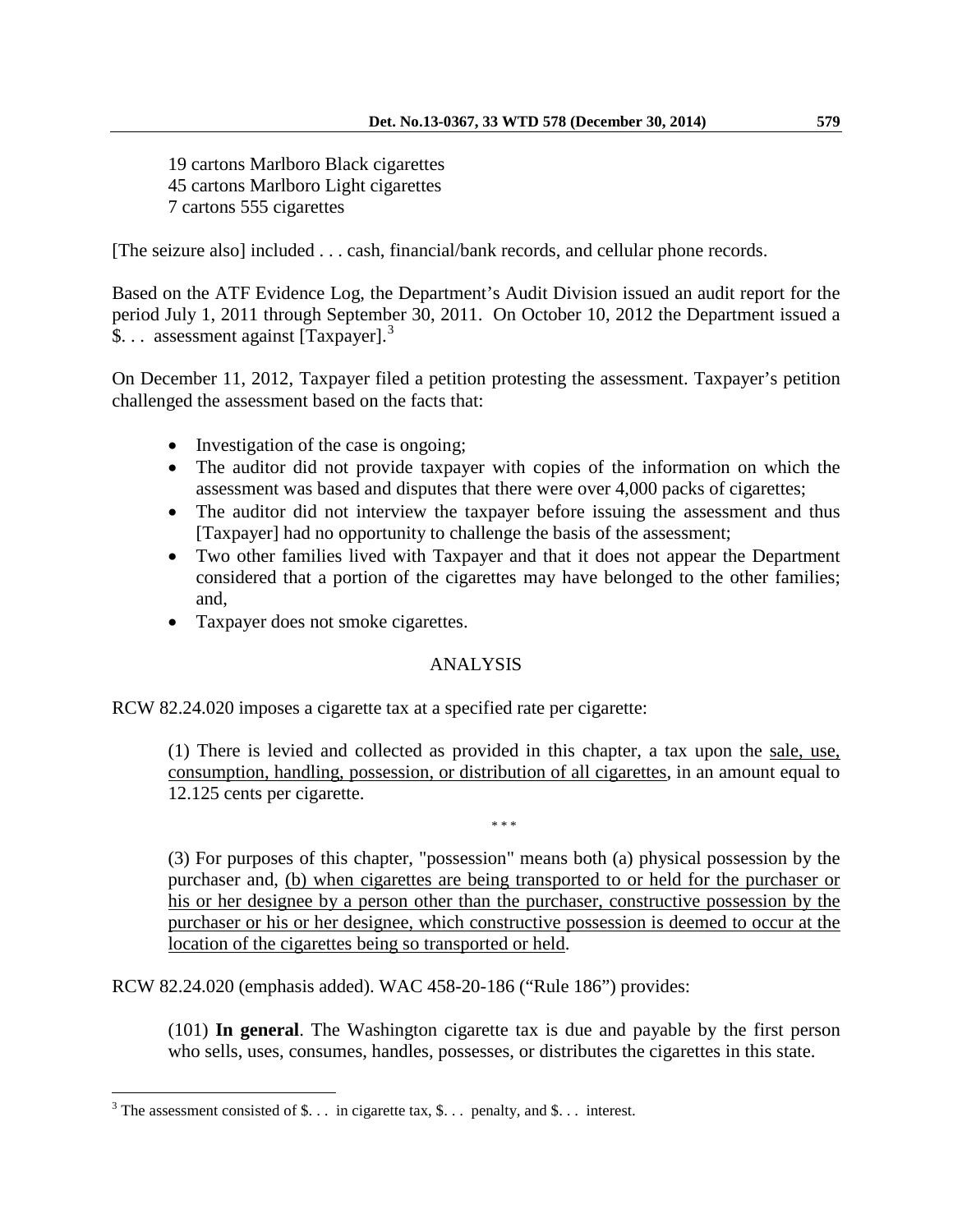(a) **Possession**. For the purpose of this rule, a "possessor" of cigarettes is anyone who personally or through an agent, employee, or designee, has possession of cigarettes in this state."

Rule 186(101). RCW 82.24.080 explains the legislative intent:

(1) It is the intent and purpose of this chapter to levy a tax on all of the articles taxed under this chapter, sold, used, consumed, handled, possessed, or distributed within this state and to collect the tax from the person who first sells, uses, consumes, handles, possesses (either physically or constructively, in accordance with RCW 82.24.020) or distributes them in the state. It is further the intent and purpose of this chapter that whenever any of the articles taxed under this chapter is given away for advertising or any other purpose, it shall be taxed in the same manner as if it were sold, used, consumed, handled, possessed, or distributed in this state.

(2) It is also the intent and purpose of this chapter that the tax shall be imposed at the time and place of the first taxable event and upon the first taxable person within this state.

RCW 82.24.080 (emphasis added). In order to enforce the collection of the cigarette tax, stamps printed by the Department must be affixed on the smallest container or package that will be handled, sold, used, consumed, or distributed, to permit the Department to ascertain by inspection whether or not the tax has been paid. RCW 82.24.030; Rule 186(201)(a) ("Stamps indicating payment of the cigarette tax must be affixed prior to any sale, use, consumption, handling, possession, or distribution of all cigarettes other than those specifically exempted . . . ."). If unstamped cigarettes are consigned or purchased by any person in Washington State, the purchaser or consignee must be a person authorized under Chapter 82.24 RCW to possess such cigarettes. RCW 82.24.250(3). Any person who receives in Washington State any shipment of unstamped cigarettes for the purpose of avoiding payment of tax, is guilty of a gross misdemeanor. RCW 82.24.110(1)(m); Rule  $186(101)(b)$ , (603). It is presumed that persons other than dealers who purchase or receive shipments of unstamped cigarettes do so to avoid payment of cigarette tax. *Id.*

Here, the cigarettes were seized at [the location of] property owned by Taxpayer. Taxpayer argues that because two other families occupied the home that some of the cigarettes may have belonged to them and not Taxpayer. Nothing has been presented except unsubstantiated assertions . . . that any of the cigarettes belonged to anyone other than Taxpayer, the owner of the home in which they were found.

. . . [A]ny person in possession of unstamped cigarettes in Washington State, unless specifically exempted, is liable for cigarette tax on those cigarettes. Rule  $186(102)(a)$ . Prior to the ATF seizing the unstamped cigarettes, Taxpayer was in possession of them. The assessment of tax was based on a detailed inventory (evidence log) made by the ATF agents. Accordingly, we conclude that under RCW 82.24.020, Rule 186(101), and Rule 186(102)(a), Taxpayer is liable for cigarette tax included in the Assessment.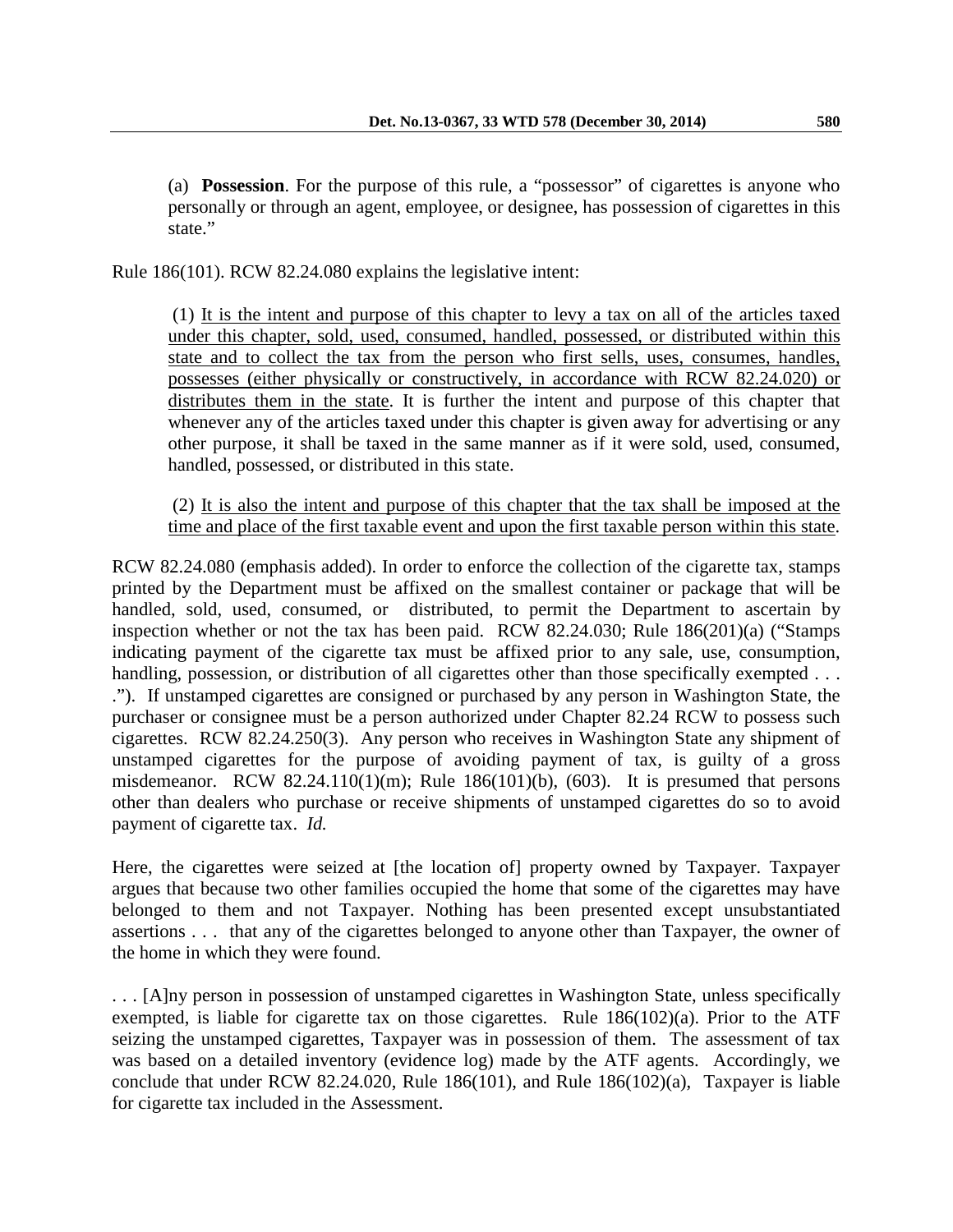Taxpayer possessed unstamped cigarettes. Per RCW 82.24.120(3), this is prima facie evidence of Taxpayer's intent to violate the provisions of Chapter 82.24 RCW. RCW 82.24.120 requires that a penalty be imposed on any person who keeps unstamped cigarettes:

(1) If any person, subject to the provisions of this chapter or any rules adopted by the department of revenue under authority of this section, is found to have failed to affix the stamps required, or to have them affixed as provided in this section, or to pay any tax due under this section, or to have violated any of the provisions of this chapter or rules adopted by the department of revenue in the administration of this chapter, there must be assessed and collected from such person, in addition to any tax that may be found due, a remedial penalty equal to the greater of ten dollars per package of unstamped cigarettes or ten dollars per twenty roll-your-own cigarettes, or two hundred fifty dollars, plus interest on the amount of the tax at the rate as computed under RCW 82.32.050(2) from the date the tax became due until the date of payment, and upon notice mailed to the last known address of the person or provided electronically as provided in RCW 82.32.135. The amount is due and payable in thirty days from the date of the notice. If the amount remains unpaid, the department or its duly authorized agent may make immediate demand upon such person for the payment of all such taxes, penalties, and interest. . . .

(3) The keeping of any unstamped articles coming within the provisions of this chapter is prima facie evidence of intent to violate the provisions of this chapter.

RCW 82.24.120 (emphasis added).

. . . With respect to the waiver or cancellation of the cigarette per pack penalty (\$10 per pack), RCW 82.24.120 provides:

(2) The department, for good reason shown, may waive or cancel all or any part of penalties imposed, but the taxpayer must pay all taxes due and interest thereon, at the rate as computed under RCW 82.32.050(2) from the date the tax became due until the date of payment.

RCW 82.24.120(2) (emphasis added). Rule 186 explains the Department's role regarding the waiver of the cigarette tax penalty:

The department may, in its sole discretion, cancel all or part of the penalty for good cause.

Rule 186(605) (emphasis added).

Rule 186(605) uses the phrase "good cause," which we analogize to "good reason," which is the language in RCW 82.24.120(2). The notion of what constitutes "good cause" has been addressed in case law. With regards to good cause in the unemployment context, and whether a claimant is entitled to benefits, it was stated in *Cowles Publishing Co. v. Employment Security Dep't*, 15